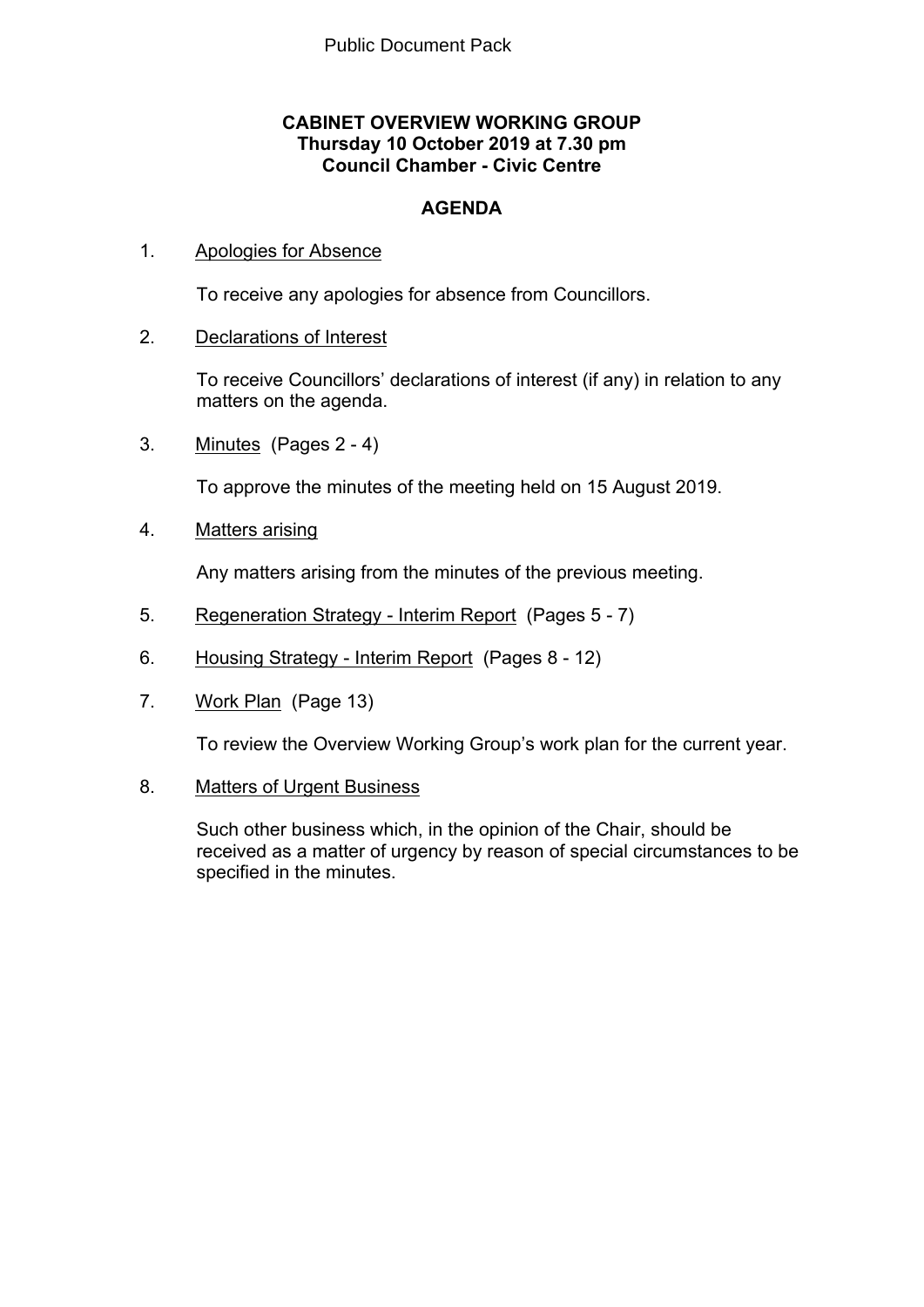#### **MINUTES OF THE CABINET OVERVIEW WORKING GROUP HELD ON**

15 August 2019 7.30 - 8.05 pm

### **PRESENT**

#### **Overview Working Group Members**

Councillor Tony Edwards (Chair) Councillor Jodi Dunne (Vice-Chair) Councillor David Carter Councillor Jean Clark Councillor Bob Davis Councillor Michael Garnett Councillor Shona Johnson

#### **Officers**

Simon Freeman, Head of Finance and Deputy to the Chief Executive Adam Rees, Governance Support Officer

## 1. **APOLOGIES FOR ABSENCE**

Apologies for absence were received from Councillor Simon Carter.

#### 2. **DECLARATIONS OF INTEREST**

None.

#### 3. **MINUTES**

**RESOLVED** that the minutes of the meeting held on 14 March 2019 be agreed as a correct record.

#### 4. **MATTERS ARISING**

a) Houses of Multiple Occupation - Question and Answer Session with the Leader and Portfolio Holders

It was agreed that a briefing note would be circulated to the Working Group which would detail progress made on implementing a town-wide Article 4 Direction, Officer capacity for dealing with enforcement matters surrounding HMOs, and updates on the meetings taking place between Officers at London Boroughs and councils in Essex.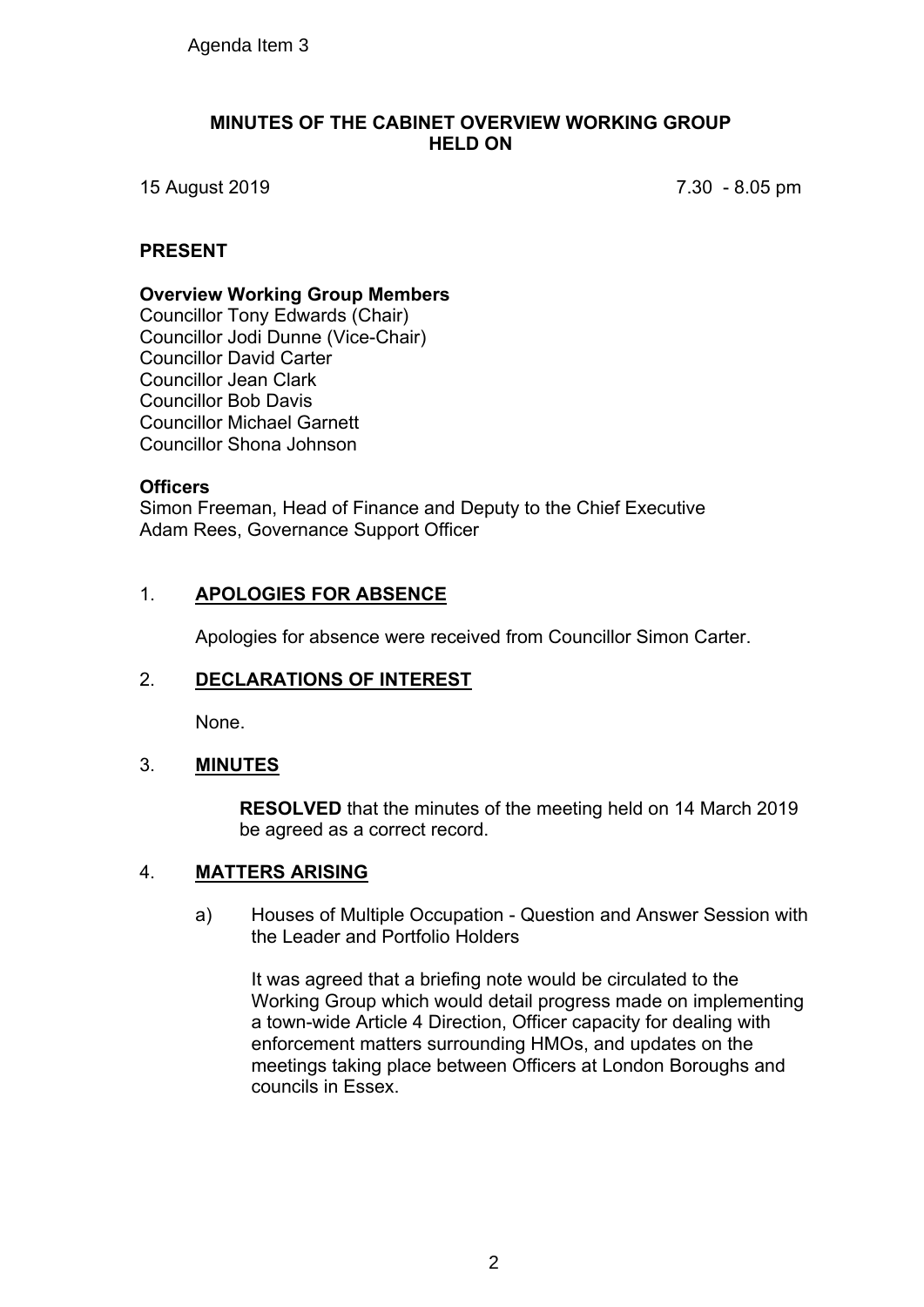## 5. **CLIMATE CHANGE STRATEGY - INITIAL REPORT**

The Working Group received an initial report on the work being undertaken by the Council to reduce its environmental impact. The report set out short, medium and longer term actions split into three different work streams.

The Working Group considered the work streams and agreed the following items would be moved from medium term to short term:

- i) Consider the building of new carbon neutral Council housing/retrofitting of existing Council housing stock to be carbon neutral;
- ii) Consider planting of wildflower verges to reduce emissions, promote health and wellbeing and increase biodiversity; and
- iii) Installation of water fountains in public places that reduces the use of single use plastic water bottles.

The Working Group also agreed that an audit of the electric car charging points in Harlow should be conducted, and that Officers would look at how engine idling restrictions worked in other areas.

It was noted that work was underway to install LED street lighting throughout Harlow.

#### **RESOLVED** that:

- **A** The following items would be moved from medium term to short term:
	- i) Consider the building of new carbon neutral Council housing/retrofitting of existing Council housing stock to be carbon neutral;
	- ii) Consider planting of wildflower verges to reduce emissions, promote health and wellbeing and increase biodiversity; and
	- iii) Installation of water fountains in public places that reduces the use of single use plastic water bottles.
- **B** An audit is conducted in the short term on electric car charging points in Harlow.
- **C** Officers will look at how other councils are implementing car idling restrictions.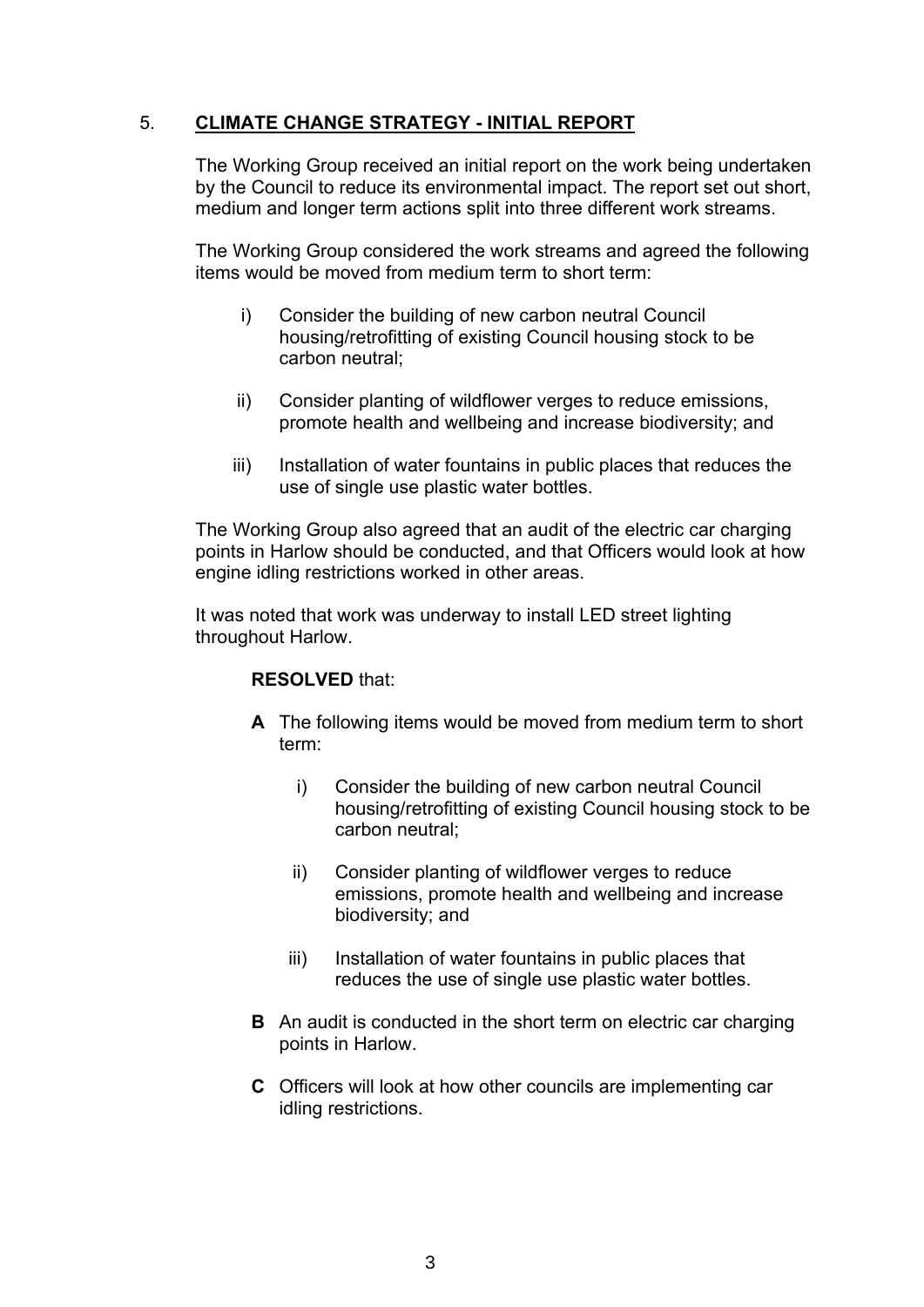## 6. **WORK PLAN**

**RESOLVED** that the Work Plan was noted.

## 7. **MATTERS OF URGENT BUSINESS**

None.

 CHAIR OF THE OVERVIEW WORKING GROUP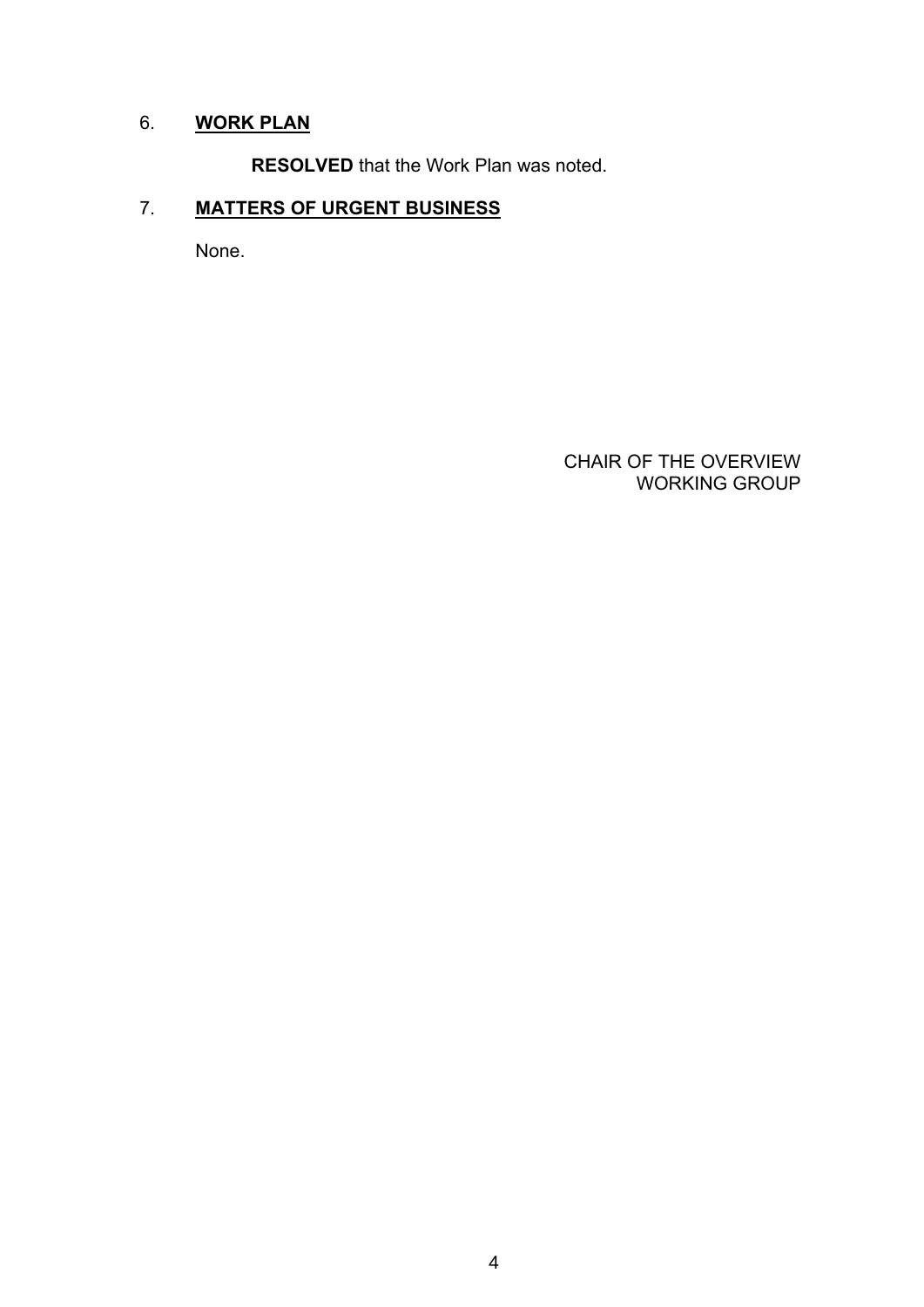| <b>REPORT TO:</b>            | <b>OVERVIEW WORKING GROUP</b>                                              |
|------------------------------|----------------------------------------------------------------------------|
| <b>DATE:</b>                 | <b>10 OCTOBER 2019</b>                                                     |
| TITLE:                       | <b>REGENERATION STRATEGY - INTERIM REPORT</b>                              |
| <b>LEAD OFFICER:</b>         | <b>JANE GREER, HEAD OF COMMUNITY</b><br><b>WELLBEING (01279) 446406</b>    |
| <b>CONTRIBUTING OFFICER:</b> | JULIE HOUSTON, STRATEGY AND ECONOMIC<br>DEVELOPMENT MANAGER (01279) 446445 |

**RECOMMENDED that** the Overview Working Group**:**

- **A** Establishes a member Working Group for the purposes of producing the Regeneration Strategy with a minimum of three members.
- **B** Agrees the approach to the development of the Regeneration Strategy detailed in the report.
- **C** Notes that an interim report will be delivered by March 2020.

## **BACKGROUND**

- 1. Regeneration and a thriving economy is a priority for the Council. The Council requires a clear statement of policy to guide its regeneration activity and make the case for investment in Harlow. This is particularly important in the context of the development of the Harlow and Gilston Garden Town project, and opportunities to attract and bid for external investment and funding.
- 2. Officers have reviewed the approach previously suggested to the development of the Regeneration Strategy and are proposing a revised approach which is considered more succinct and appropriate and enables the authority to direct resources to the development of projects that will flow from the Strategy.

## **ISSUES/PROPOSALS**

- 3. The Council needs a Regeneration Strategy that has a clear vision for the regeneration of the town over the long term, that is based on a review of the currently available evidence and that seeks to proactively capitalise on opportunities as and when they become available.
- 4. In the first instance a member Working Group is suggested to develop a vision for the regeneration of Harlow and review the evidence.
- 5. The Working Group will consider the following key themes central to developing a strategic approach to opportunities for regeneration: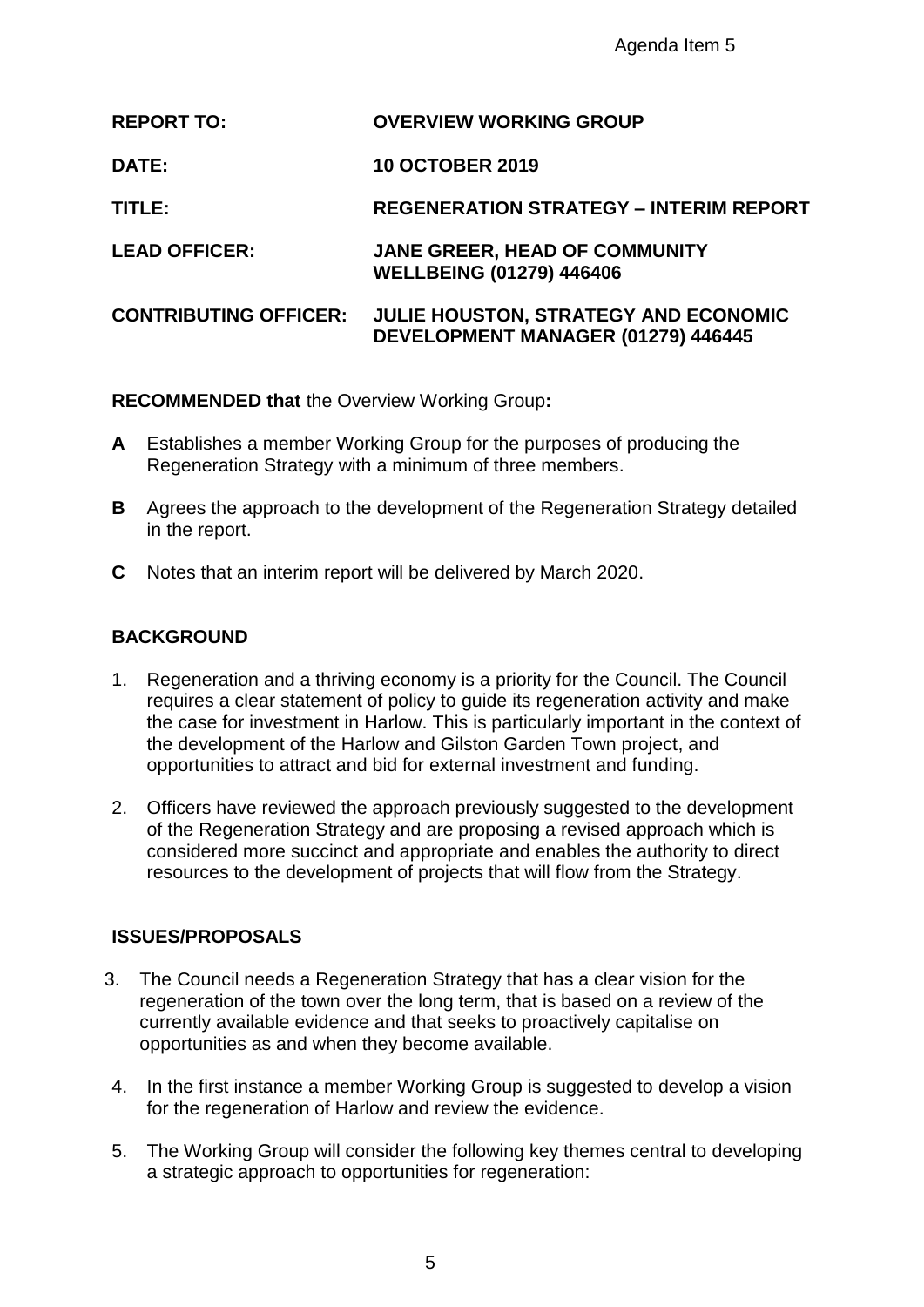- a) Infrastructure;
- b) Town Centre;
- c) Neighbourhood Renewal;
- d) Employment and Skills;
- e) Arts and Culture;
- f) The role of public sector assets; and
- g) Third sector support and community leadership
- 6. Councillors are invited to consider whether there are any additional themes that should be included.
- 7. Each theme will develop a series of key projects to deliver the aspirations of that theme as the opportunities arise.
- 8. It is suggested that the Working Group comprise of at least three Councillors and that the group will consult with key Portfolio Holders to develop the Vision and themes appropriate to them.
- 9. The Strategy will be subject to review on a bi-annual basis.
- 10. The Working Group will be convened at the earliest opportunity to commission the required evidence base, develop its work plan and schedule of meetings to achieve the work plan.

#### **IMPLICATIONS**

**Environment and Planning (Includes Sustainability)** None specific. **Author: Andrew Bramidge, Head of Environment and Planning**

**Finance (Includes ICT, and Property and Facilities)** None specific. **Author: Simon Freeman, Head of Finance and Deputy to the Chief Executive**

**Housing** As outlined in the report. **Author: Andrew Murray, Head of Housing**

**Community Wellbeing (Includes Equalities and Social Inclusion)** As contained within the report. **Author: Jane Greer, Head of Community Wellbeing**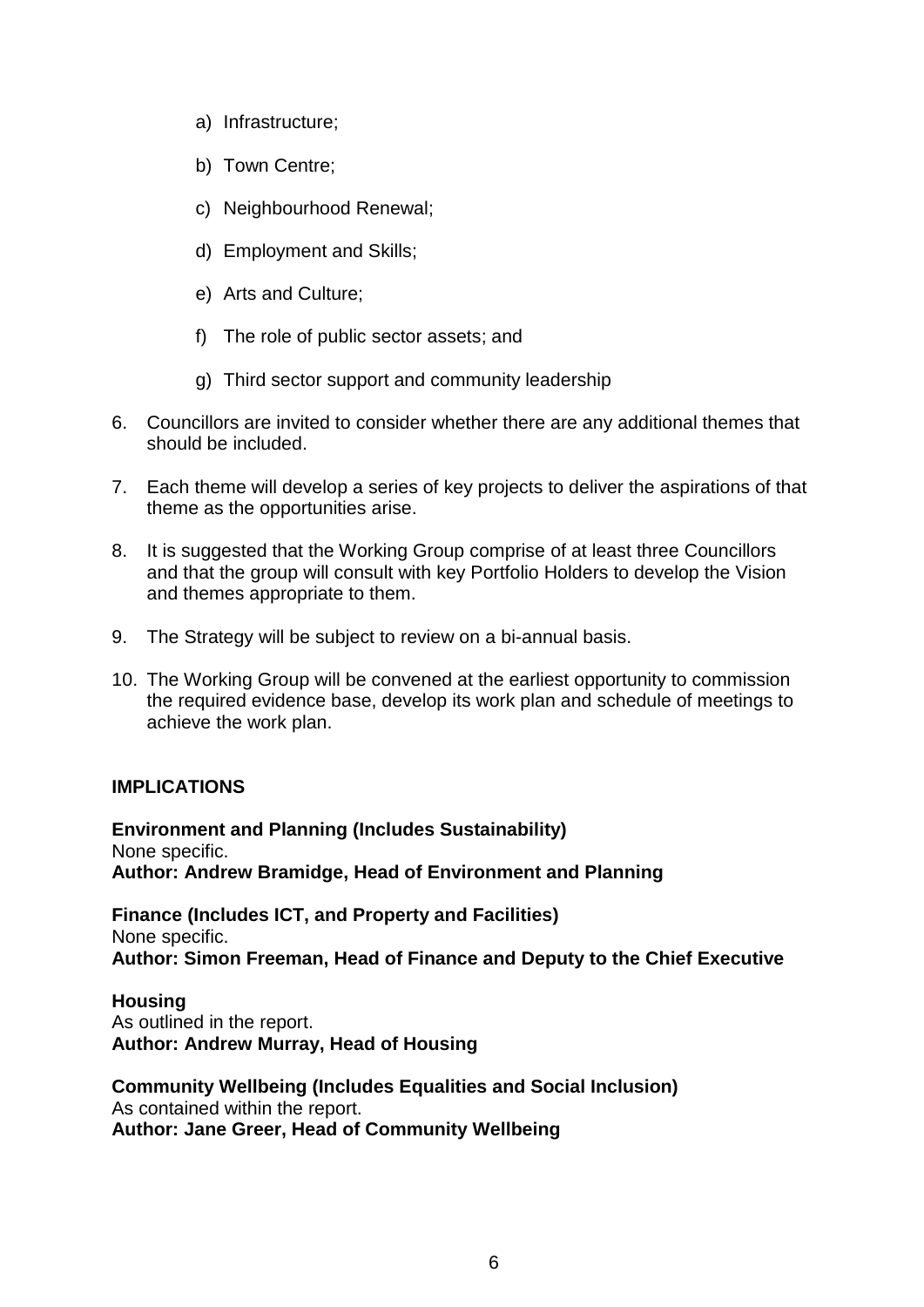**Governance (Includes HR)** As contained within the report. **Author: Simon Hill, Head of Governance**

## **Appendices**

None.

## **Background Papers**

None.

# **Glossary of terms/abbreviations used**

None.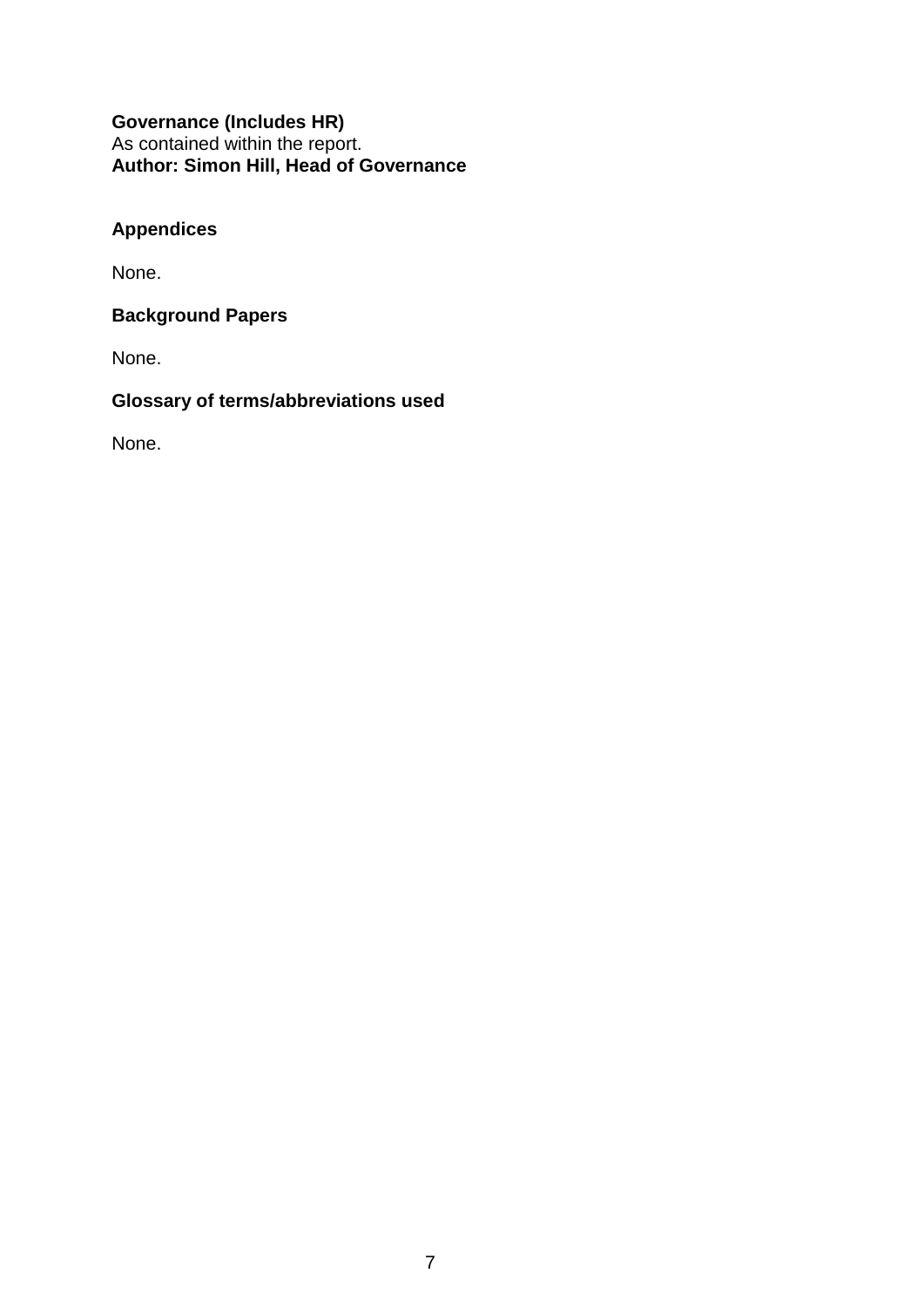| <b>REPORT TO:</b>            | <b>CABINET OVERVIEW WORKING GROUP</b>                                    |
|------------------------------|--------------------------------------------------------------------------|
| <b>DATE:</b>                 | <b>10 OCTOBER 2019</b>                                                   |
| TITLE:                       | <b>HOUSING STRATEGY - INTERIM REPORT</b>                                 |
| <b>LEAD OFFICER:</b>         | JANE GREER, HEAD OF COMMUNITY<br><b>WELLBEING (01279) 556406</b>         |
| <b>CONTRIBUTING OFFICER:</b> | <b>ALISON FOX, REGENERATION PROJECT</b><br><b>MANAGER (01279) 446407</b> |

## **RECOMMENDED that** the Working Group**:**

- **A** Notes the content of the report and the progress made on drafting the Housing Strategy.
- **B** Creates a sub-group to meet and review the content of the proposed housing strategy in more detail with a view to bringing a final draft of the Housing Strategy back to the Overview Working Group in March 2020 for recommendation for adoption by Cabinet.

## **BACKGROUND**

- 1. A scoping report on the Housing Strategy was brought to the Overview Working Group in January 2019 which outlined the purpose of the review would be to produce a Housing Strategy for the next five years. It would have a clear vision and priorities ensuring that Harlow's housing offer attempts to address the needs of all local residents.
- 2. Since January progress has been made ongoing in creating a new Housing Strategy.
- 3. Consultants have been appointed by the Garden Town team to produce a Garden Town Housing Plan. They have produced background topic papers providing in depth analysis of the local housing market and developing a shared vision across the partners of what housing in the Garden Town must achieve and how It will get there. It is expected that the Garden Town Housing Plan will be adopted by the end of the year.
- 4. The Council has published its first Housing Delivery Test Action Harlow has delivered a total of 846 new homes which is 84 per cent of the identified need of 1008 new homes over the three year period. The Housing Delivery Test Action Plan outlines the issues and barriers Harlow faces in delivering new homes and identifies a series of actions that are within the Council's remit to deliver to help improve delivery rates.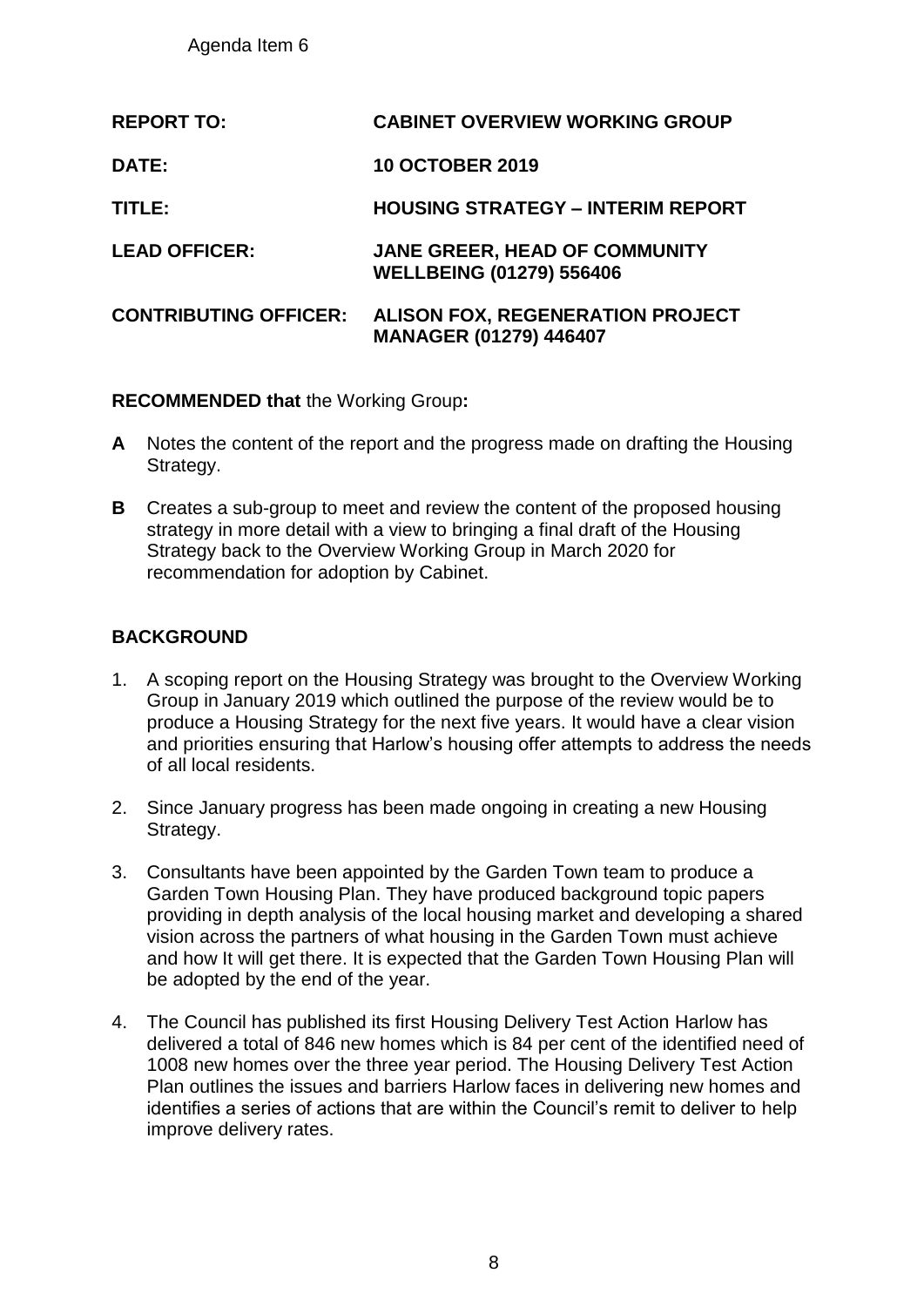- 5. Background research and initial outlining of the proposed content for the new Housing Strategy has been undertaken. The draft proposed content proposes that there should be four key priorities for the Housing Strategy each of which will be split in to key themes. The proposed four priorities are:
	- a) Creating a suitable supply of new housing to meet local housing needs;
	- b) Addressing the housing needs of target and vulnerable groups;
	- c) Improving housing in the Private Rented Sector; and
	- d) Supporting the regeneration of Harlow
- 6. The proposed draft content of the housing strategy is attached to as an appendix to this report.

## **ISSUES/PROPOSALS**

7. As the proposed content of the Housing Strategy is wide ranging in its scope and requires some detailed analysis of issues such as the local housing market, consideration of different housing products and potential solutions it is proposed that a subgroup of the Overview Working Group is set up with the intention that they meet monthly over the coming months to explore each of the proposed priorities, with the aim of bringing a final draft to the March 2020 Overview Working Group for adoption by the Council soon afterwards.

#### **IMPLICATIONS**

**Environment and Planning (Includes Sustainability)**

The Housing Strategy will help to provide a framework and monitoring plan for the delivery of the Council's housing targets as set out in the Local Plan. **Author: Andrew Bramidge, Head of Environment and Planning**

**Finance (Includes ICT, and Property and Facilities)** None specific. **Author: Simon Freeman, Head of Finance and Deputy to the Chief Executive**

#### **Housing**

None specific. **Author: Andrew Murray, Head of Housing**

#### **Community Wellbeing**

The Housing Strategy will help guide the size and type of homes delivered in the district.

**Author: Jane Greer, Head of Community Wellbeing**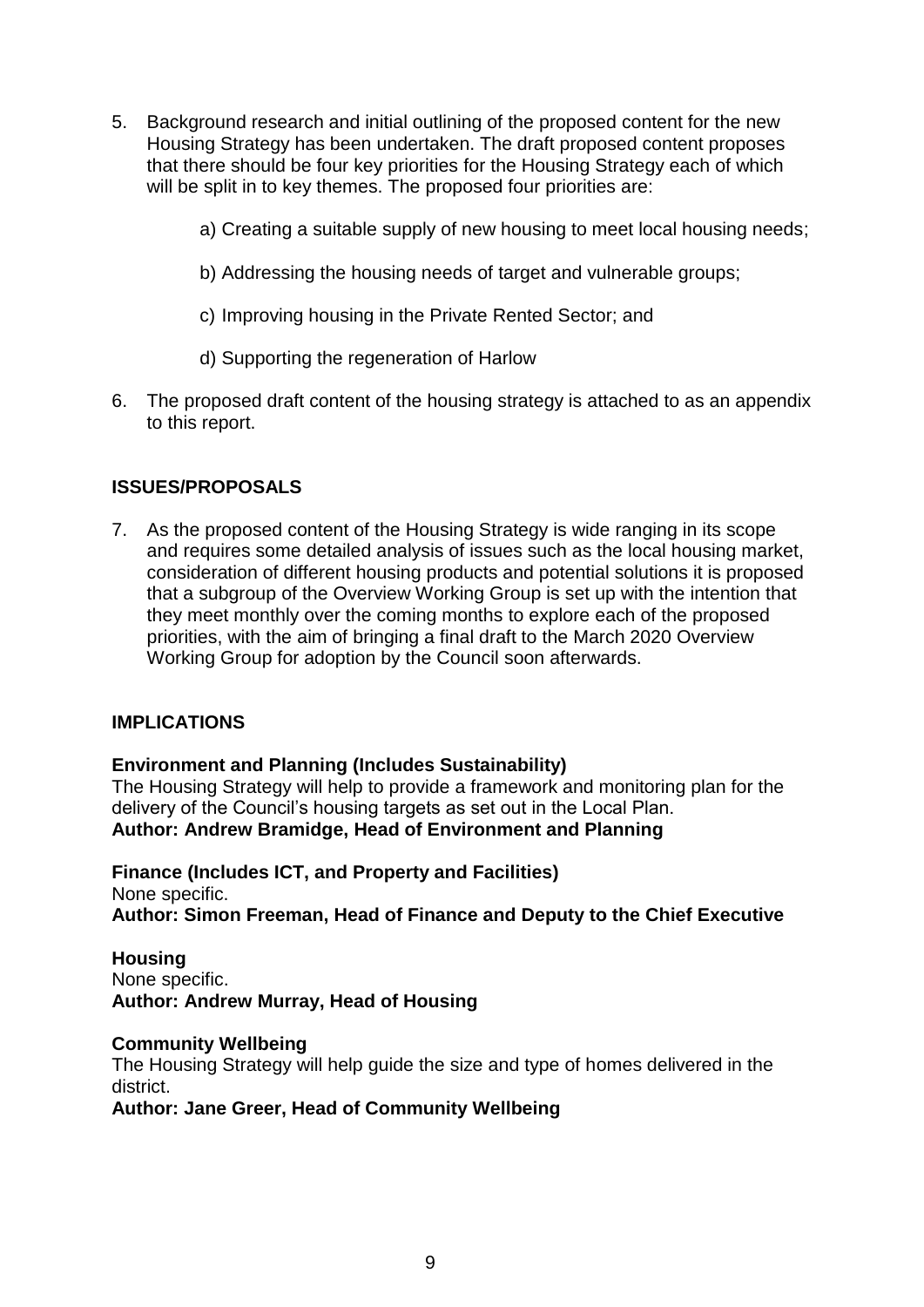## **Governance (Includes HR)** As contained within the report. **Author: Simon Hill, Head of Governance**

## **Appendices**

Appendix A – Housing Strategy Proposed Content

## **Background Papers**

None.

## **Glossary of terms/abbreviations used**

None.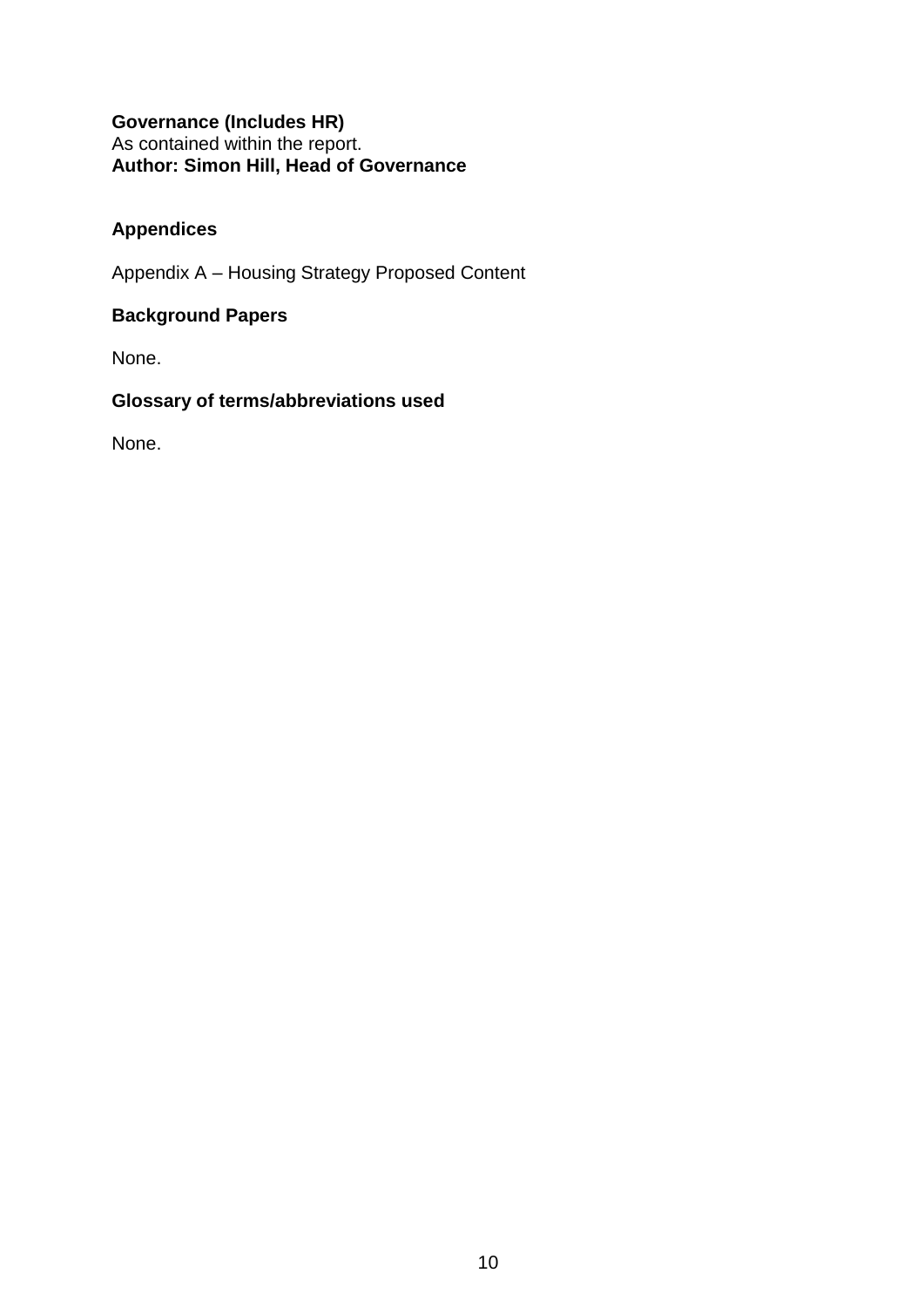## **Appendix A**

# **Proposed Framework of Harlow Housing Strategy 2020 – 2025**

| <b>Nu</b>      | <b>Chapter Heading</b>     | <b>Content to include</b>                                                                 |  |  |  |  |  |
|----------------|----------------------------|-------------------------------------------------------------------------------------------|--|--|--|--|--|
| $\mathbf{1}$   | <b>Forward</b>             | By Portfolio Holder for Housing                                                           |  |  |  |  |  |
| $\overline{2}$ | <b>Introduction</b>        | Purpose of document                                                                       |  |  |  |  |  |
|                |                            | Sets out how Council intends to address key housing issues over                           |  |  |  |  |  |
|                |                            | next 5 years                                                                              |  |  |  |  |  |
|                |                            | Assessment of current and future housing needs                                            |  |  |  |  |  |
|                |                            | How Council intends to meets needs                                                        |  |  |  |  |  |
|                |                            | Will help guide future planning and delivery of new homes to                              |  |  |  |  |  |
|                |                            | meet local needs                                                                          |  |  |  |  |  |
|                |                            | Structure of document:                                                                    |  |  |  |  |  |
|                |                            | <b>Housing Strategy Priorities:</b>                                                       |  |  |  |  |  |
|                |                            | Objectives for each Priority                                                              |  |  |  |  |  |
|                |                            | Why each objective is important (short summary of key issues                              |  |  |  |  |  |
|                |                            | and challenges)                                                                           |  |  |  |  |  |
|                |                            | What we plan to do for each objective (summary of actions)                                |  |  |  |  |  |
| $\overline{3}$ | <b>Local context</b>       | Short introduction to:                                                                    |  |  |  |  |  |
|                |                            | local housing market,                                                                     |  |  |  |  |  |
|                |                            | housing demand / housing need                                                             |  |  |  |  |  |
|                |                            | Reference to background papers which will be appendices.                                  |  |  |  |  |  |
| $\overline{4}$ | Priority 1:                | Objective 1.1: Increasing the supply of new housing generally across the                  |  |  |  |  |  |
|                | <b>Creating a suitable</b> | town to meet the needs of local residents and workers                                     |  |  |  |  |  |
|                | supply of new              | Theme 1- Increasing new build completions                                                 |  |  |  |  |  |
|                | housing to meet            | Theme 2 - Supporting growth through the Harlow and Gilston Garden                         |  |  |  |  |  |
|                | local housing              | Town                                                                                      |  |  |  |  |  |
|                | needs                      | Theme 3 - Enabling self-build and custom build housebuilding                              |  |  |  |  |  |
|                |                            | Objective 1.2: Maximising the supply and diversity of affordable                          |  |  |  |  |  |
|                |                            | housing options to ensure the right type of housing are available in the<br>right places. |  |  |  |  |  |
|                |                            | Theme 1: How affordable is the local housing market for local people                      |  |  |  |  |  |
|                |                            | Theme 2: Affordable housing negotiated through the planning system                        |  |  |  |  |  |
|                |                            | Theme 3: Diversifying the range of affordable housing options to provide                  |  |  |  |  |  |
|                |                            | greater affordable choice for local people                                                |  |  |  |  |  |
|                |                            |                                                                                           |  |  |  |  |  |
|                |                            | Objective 1.3: Develop a Council House Building Programme                                 |  |  |  |  |  |
| 5              | Priority 2:                | Objective 2.1: Improving health and wellbeing                                             |  |  |  |  |  |
|                | Address the                | Theme 1: Ensuring good quality and accessible homes.                                      |  |  |  |  |  |
|                | housing needs of           | Theme 2: Ensuring homes benefit from digital technology that supports                     |  |  |  |  |  |
|                | target and                 | health and wellbeing of residents.                                                        |  |  |  |  |  |
|                | vulnerable groups          | Theme 3: Built environment that promotes healthier lifestyles                             |  |  |  |  |  |
|                |                            |                                                                                           |  |  |  |  |  |
|                |                            | Objective 2.2: Address the needs of homeless people                                       |  |  |  |  |  |
|                |                            | Objective 2.3: Address the housing needs of target groups                                 |  |  |  |  |  |
|                |                            | Theme 1: Older People's Housing                                                           |  |  |  |  |  |
|                |                            |                                                                                           |  |  |  |  |  |
|                |                            | Theme 2: Housing for people with disabilities                                             |  |  |  |  |  |
|                |                            | Theme 3: Supported housing                                                                |  |  |  |  |  |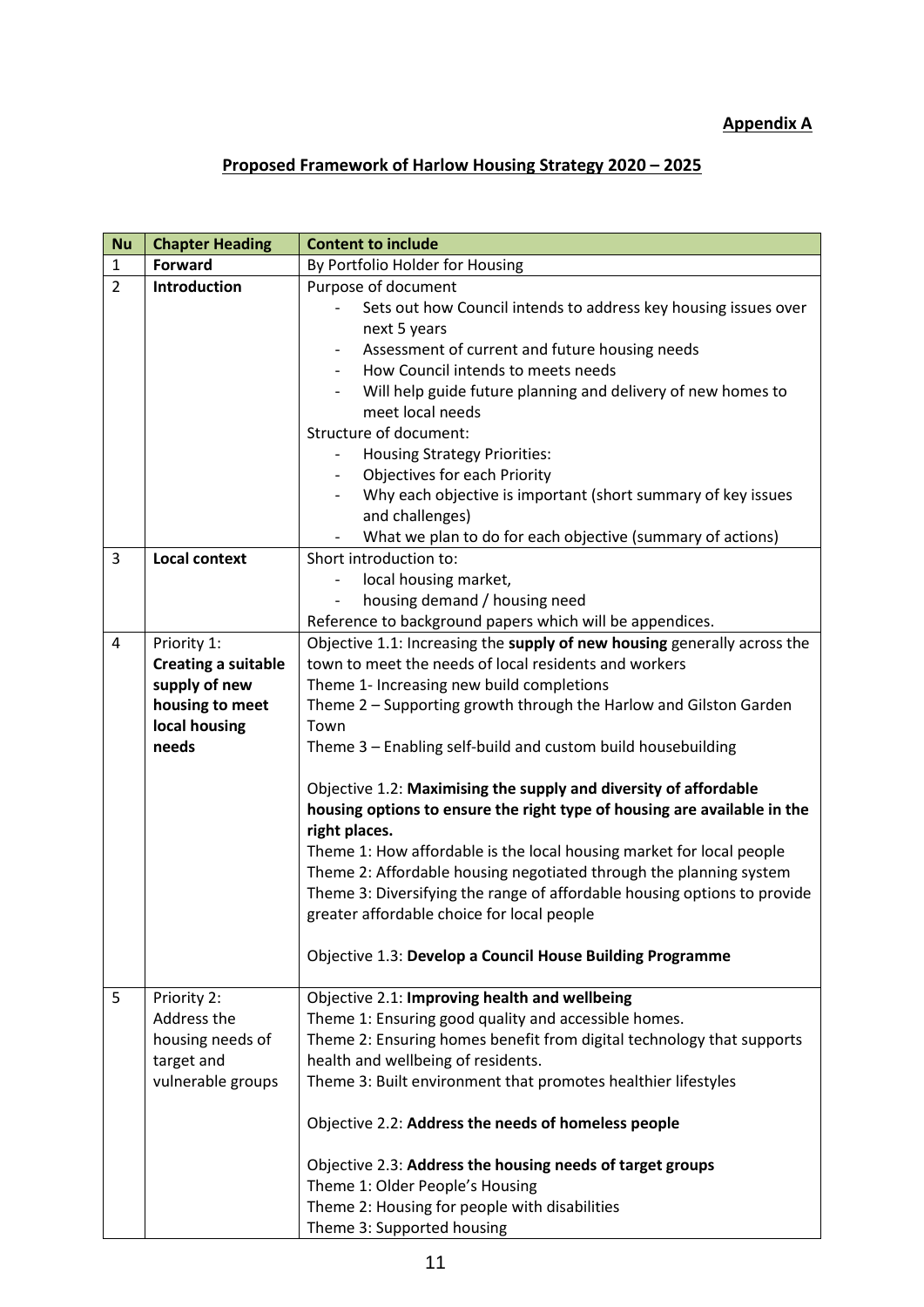|                |                          | Theme 4: Gypsy and Travellers                                           |  |  |  |  |  |
|----------------|--------------------------|-------------------------------------------------------------------------|--|--|--|--|--|
|                |                          | Theme 5: Housing for people under 35 years old                          |  |  |  |  |  |
|                |                          | Theme 6: Key workers                                                    |  |  |  |  |  |
|                |                          |                                                                         |  |  |  |  |  |
|                |                          | Theme 7: Ex-offenders                                                   |  |  |  |  |  |
| 6              | Priority 3:              | Objective 3.1: Understanding the importance of the private rented       |  |  |  |  |  |
|                | <b>Improving housing</b> | sector                                                                  |  |  |  |  |  |
|                | in the Private           | Theme 1: Growth of the private rented sector - general expansion of     |  |  |  |  |  |
|                | <b>Rented Sector</b>     | sector                                                                  |  |  |  |  |  |
|                |                          | Theme 2: The impact of the growth of permitted development office       |  |  |  |  |  |
|                |                          | conversions to residential.                                             |  |  |  |  |  |
|                |                          | Theme 3: Affordability of the private rented sector.                    |  |  |  |  |  |
|                |                          | Theme 4: Empty Homes                                                    |  |  |  |  |  |
|                |                          |                                                                         |  |  |  |  |  |
| $\overline{7}$ | Priority 4:              | Objective 4.1: Ensuring the delivery of new housing in the Town Centre  |  |  |  |  |  |
|                | <b>Supporting the</b>    | contributes to a vibrant and sustainable town centre                    |  |  |  |  |  |
|                | <b>Regeneration of</b>   | Theme 1: Supporting the regeneration of the Town Centre through         |  |  |  |  |  |
|                | <b>Harlow</b>            | housing provision                                                       |  |  |  |  |  |
|                |                          | Theme 2: Exploring opportunities for specialist housing within the Town |  |  |  |  |  |
|                |                          | Centre.                                                                 |  |  |  |  |  |
|                |                          |                                                                         |  |  |  |  |  |
|                |                          | Objective 4.2: Supporting the growth of Harlow and Gilston Garden       |  |  |  |  |  |
|                |                          | Town                                                                    |  |  |  |  |  |
|                |                          | Theme 1: Harlow and Gilston Housing Plan                                |  |  |  |  |  |
|                |                          | Objective 4.3: Supporting the regeneration of Harlow Council            |  |  |  |  |  |
|                |                          | Theme 1: Estate regeneration programmes                                 |  |  |  |  |  |
|                |                          | Theme 2: Regeneration through development                               |  |  |  |  |  |
|                |                          |                                                                         |  |  |  |  |  |
|                |                          | Objective 4.3: Supporting the Economic growth of the town through       |  |  |  |  |  |
|                |                          | housing                                                                 |  |  |  |  |  |
|                |                          | Theme 1: Supporting recruitment and retention of staf for key           |  |  |  |  |  |
|                |                          | businesses within the town                                              |  |  |  |  |  |
|                |                          | Theme 2: Skills shortages within the construction industry              |  |  |  |  |  |
|                |                          | Theme 3: Ensuring all housing has high quality digital infrastructure   |  |  |  |  |  |
|                |                          | Theme 4: Supporting the delivery of high quality and environmentally    |  |  |  |  |  |
|                |                          | sustainable new house building                                          |  |  |  |  |  |
| 8              | Implementing and         | How the strategy will be delivered                                      |  |  |  |  |  |
|                | <b>Monitoring the</b>    | Housing Strategy Delivery Plan                                          |  |  |  |  |  |
|                | <b>Housing Strategy</b>  | How the strategy will be monitored                                      |  |  |  |  |  |